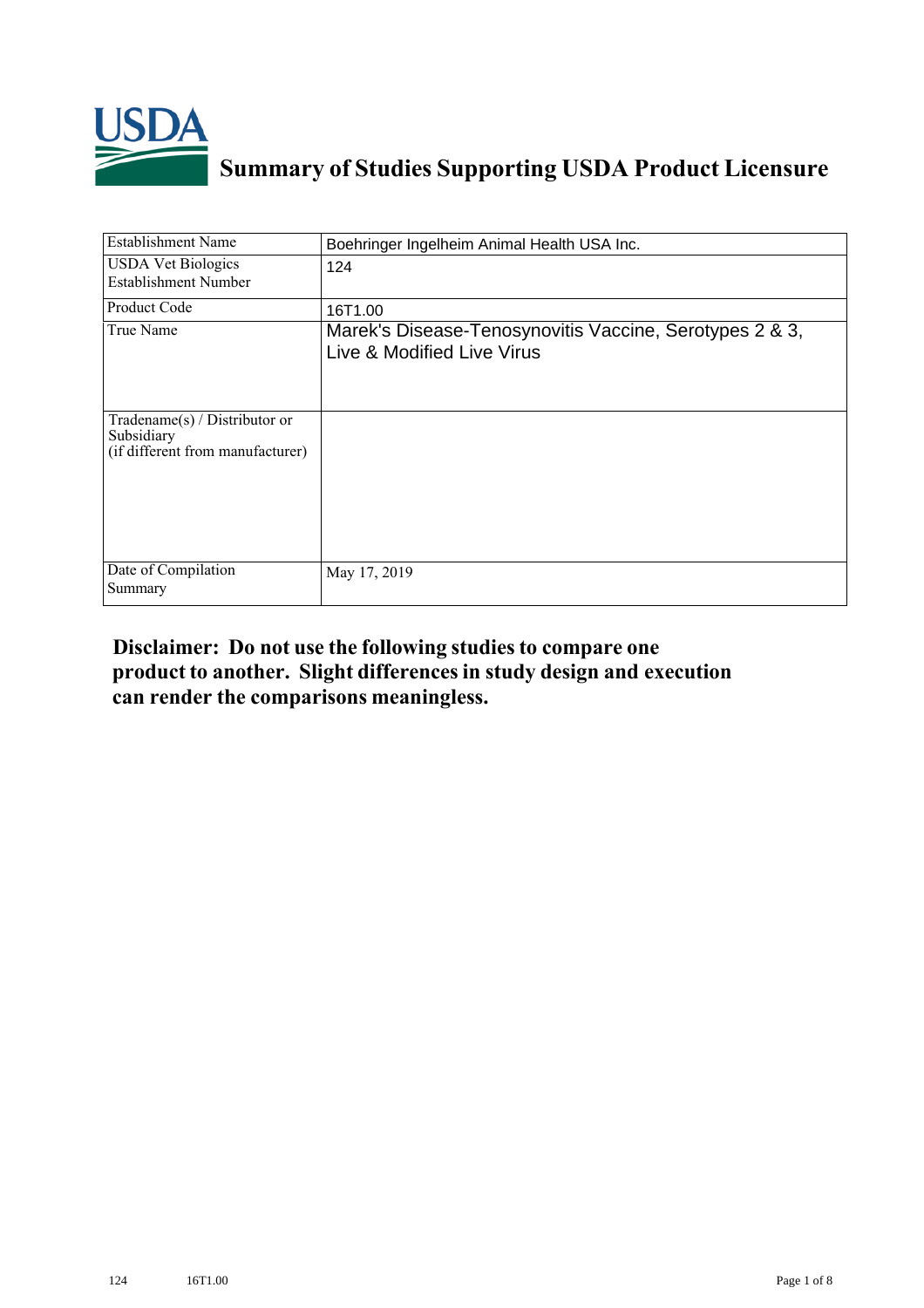| <b>Study Type</b>              | Efficacy                                                                                                                                                                                      |
|--------------------------------|-----------------------------------------------------------------------------------------------------------------------------------------------------------------------------------------------|
| <b>Pertaining to</b>           | Marek's Disease                                                                                                                                                                               |
| <b>Study Purpose</b>           | Demonstrate efficacy against Marek's disease                                                                                                                                                  |
| <b>Product Administration</b>  | Subcutaneously (SQ)                                                                                                                                                                           |
| <b>Study Animals</b>           | Chickens                                                                                                                                                                                      |
| <b>Challenge Description</b>   |                                                                                                                                                                                               |
| <b>Interval observed after</b> |                                                                                                                                                                                               |
| challenge                      |                                                                                                                                                                                               |
| <b>Results</b>                 | Study data were evaluated by USDA-APHIS prior to product<br>licensure and met regulatory standards for acceptance at the time of<br>submission. Study data, however, are no longer available. |
| <b>USDA Approval Date</b>      | July 30, 1986                                                                                                                                                                                 |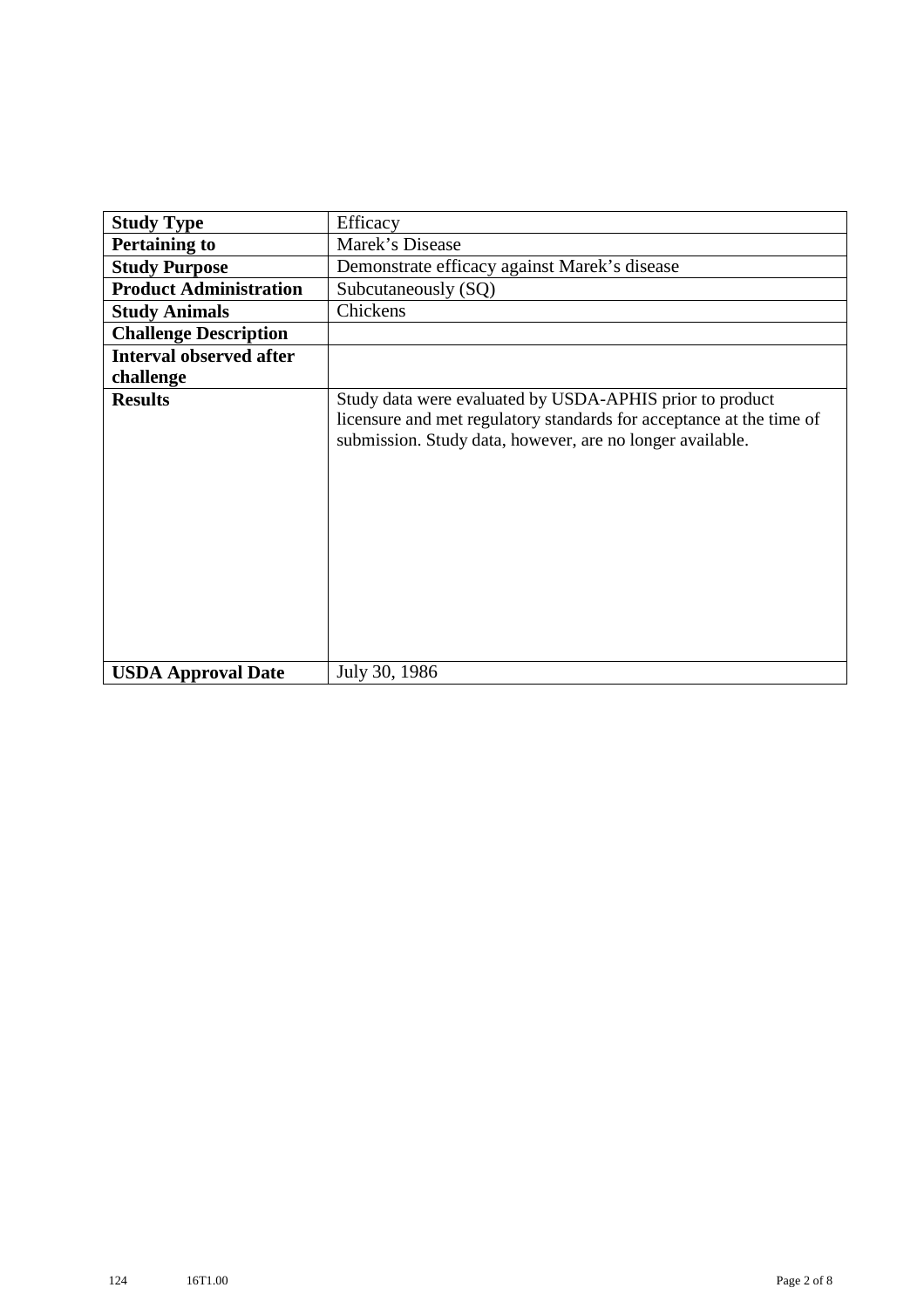| <b>Study Type</b>              | Efficacy                                                                                                                                                                                                                                                                                                                    |
|--------------------------------|-----------------------------------------------------------------------------------------------------------------------------------------------------------------------------------------------------------------------------------------------------------------------------------------------------------------------------|
| <b>Pertaining to</b>           | Marek's Disease Virus                                                                                                                                                                                                                                                                                                       |
| <b>Study Purpose</b>           | Efficacy against Marek's Disease                                                                                                                                                                                                                                                                                            |
| <b>Product Administration</b>  | Subcutaneous at day-of-age                                                                                                                                                                                                                                                                                                  |
| <b>Study Animals</b>           | Chickens                                                                                                                                                                                                                                                                                                                    |
| <b>Challenge Description</b>   | Marek's Disease Virus RB1B                                                                                                                                                                                                                                                                                                  |
| <b>Interval observed after</b> |                                                                                                                                                                                                                                                                                                                             |
| challenge                      |                                                                                                                                                                                                                                                                                                                             |
| <b>Results</b>                 | Study data were evaluated by USDA-APHIS prior to product<br>licensure and met regulatory standards for acceptance at the time of<br>submission. No data are published because this study was submitted<br>to USDA-APHIS prior to January 1, 2007, and APHIS only<br>requires publication of data submitted after that date. |
| <b>USDA Approval Date</b>      | January 26, 1990                                                                                                                                                                                                                                                                                                            |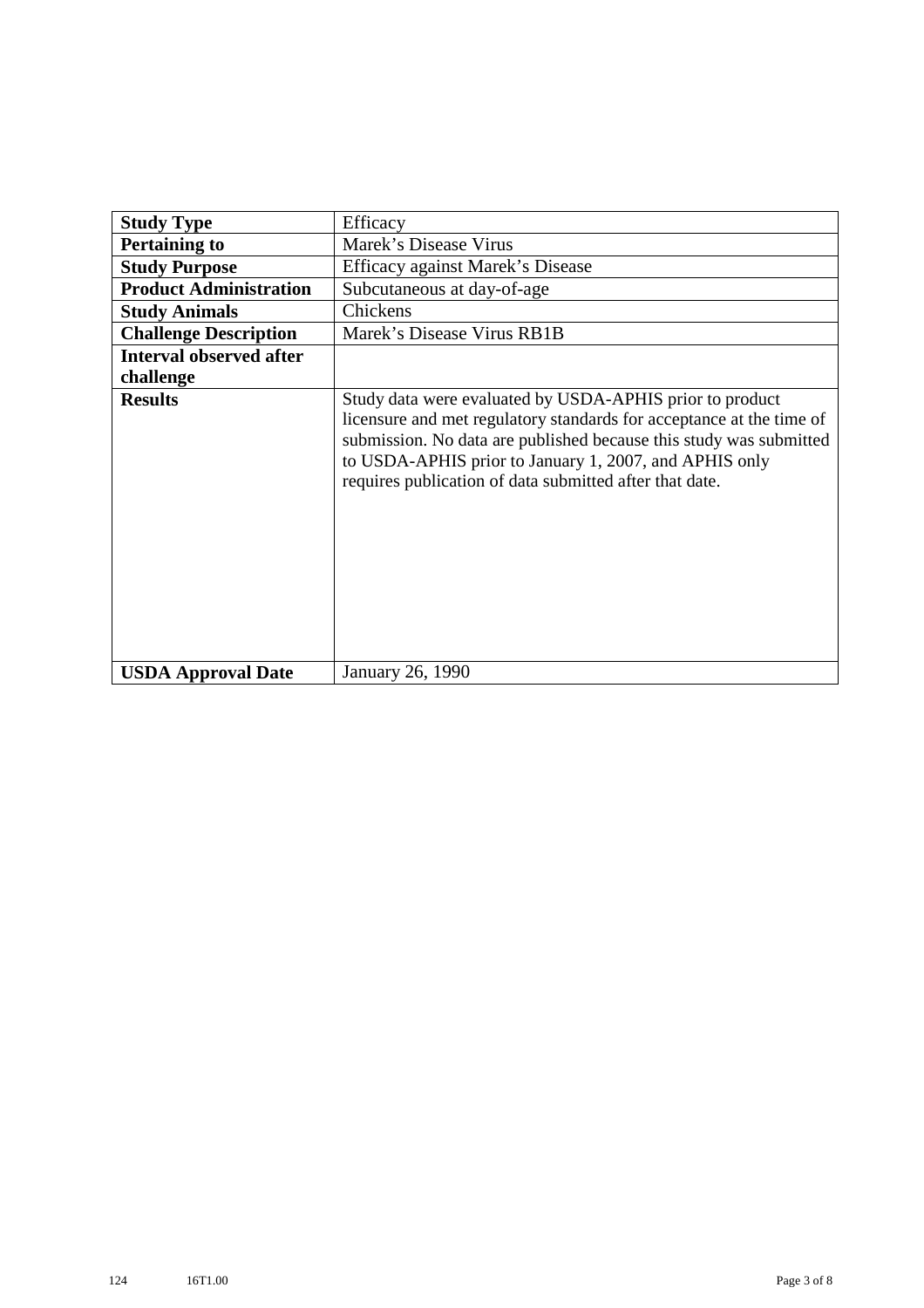| <b>Study Type</b>              | Efficacy                                                                                                                                                                                                                                                                                                                    |
|--------------------------------|-----------------------------------------------------------------------------------------------------------------------------------------------------------------------------------------------------------------------------------------------------------------------------------------------------------------------------|
| <b>Pertaining to</b>           | Marek's Disease                                                                                                                                                                                                                                                                                                             |
| <b>Study Purpose</b>           | Efficacy against Marek's disease                                                                                                                                                                                                                                                                                            |
| <b>Product Administration</b>  | Subcutaneously (SQ)                                                                                                                                                                                                                                                                                                         |
| <b>Study Animals</b>           | Chickens                                                                                                                                                                                                                                                                                                                    |
| <b>Challenge Description</b>   |                                                                                                                                                                                                                                                                                                                             |
| <b>Interval observed after</b> |                                                                                                                                                                                                                                                                                                                             |
| challenge                      |                                                                                                                                                                                                                                                                                                                             |
| <b>Results</b>                 | Study data were evaluated by USDA-APHIS prior to product<br>licensure and met regulatory standards for acceptance at the time of<br>submission. No data are published because this study was submitted<br>to USDA-APHIS prior to January 1, 2007, and APHIS only requires<br>publication of data submitted after that date. |
| <b>USDA Approval Date</b>      | March 14, 1985                                                                                                                                                                                                                                                                                                              |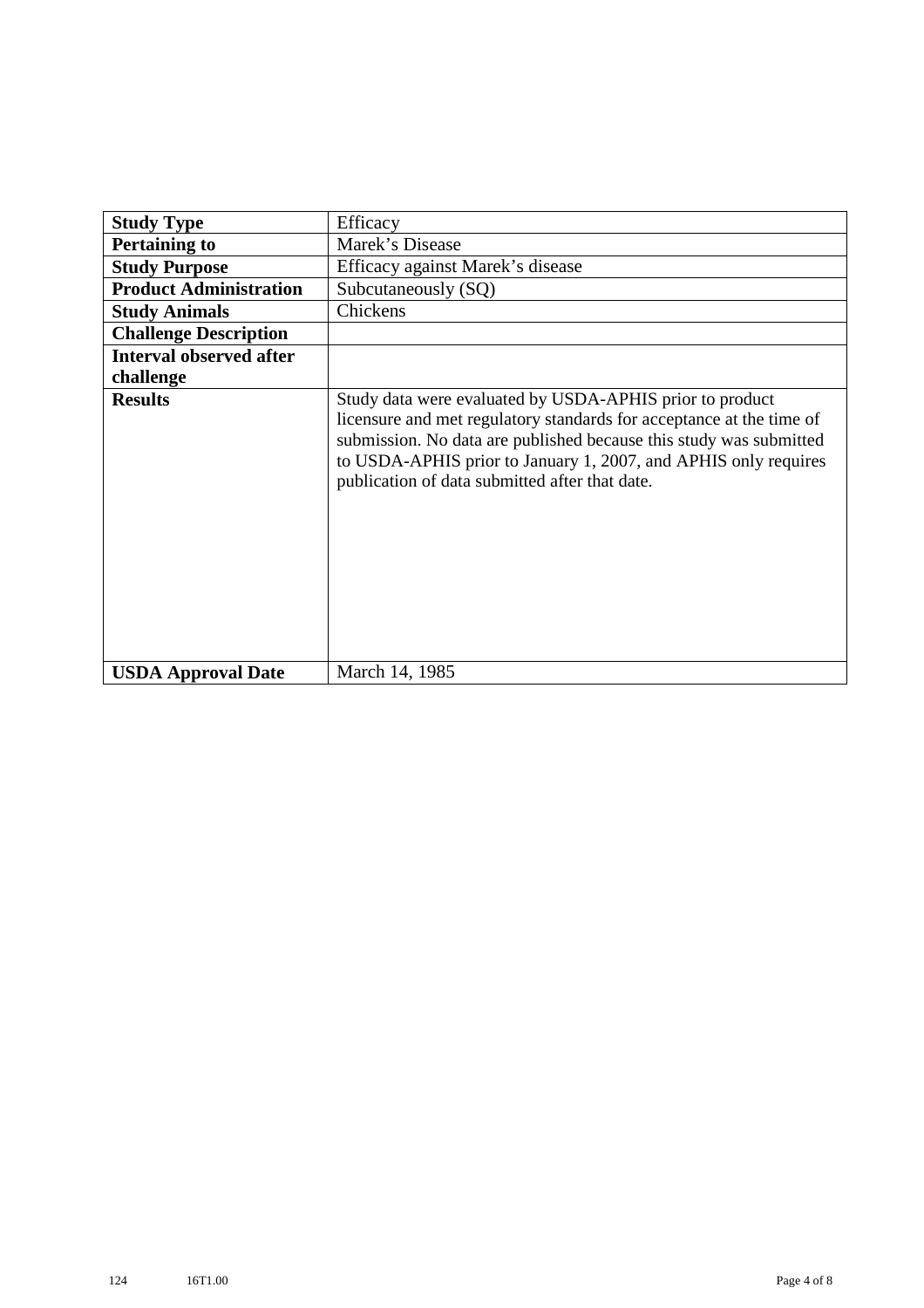| <b>Study Type</b>              | Efficacy                                                                                                                                                                                                                                                                                                                    |
|--------------------------------|-----------------------------------------------------------------------------------------------------------------------------------------------------------------------------------------------------------------------------------------------------------------------------------------------------------------------------|
| <b>Pertaining to</b>           | Marek's Disease                                                                                                                                                                                                                                                                                                             |
| <b>Study Purpose</b>           | Demonstrate efficacy against Marek's disease                                                                                                                                                                                                                                                                                |
| <b>Product Administration</b>  | Subcutaneously (SQ)                                                                                                                                                                                                                                                                                                         |
| <b>Study Animals</b>           | Chickens                                                                                                                                                                                                                                                                                                                    |
| <b>Challenge Description</b>   |                                                                                                                                                                                                                                                                                                                             |
| <b>Interval observed after</b> |                                                                                                                                                                                                                                                                                                                             |
| challenge                      |                                                                                                                                                                                                                                                                                                                             |
| <b>Results</b>                 | Study data were evaluated by USDA-APHIS prior to product<br>licensure and met regulatory standards for acceptance at the time of<br>submission. No data are published because this study was submitted<br>to USDA-APHIS prior to January 1, 2007, and APHIS only requires<br>publication of data submitted after that date. |
| <b>USDA Approval Date</b>      | 1991                                                                                                                                                                                                                                                                                                                        |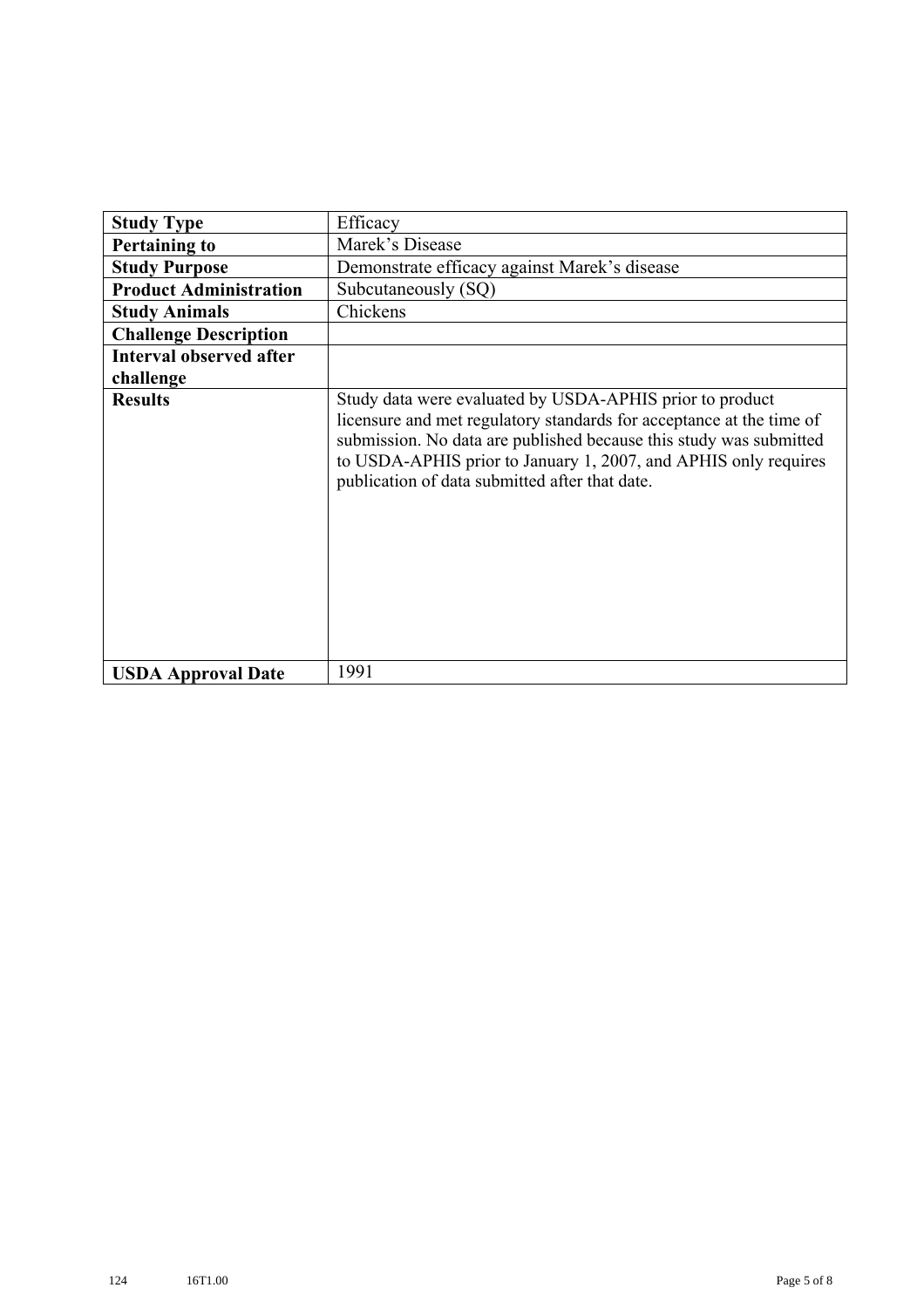| <b>Study Type</b>              | Efficacy                                                                                                                                                                                                                                                                                                                    |
|--------------------------------|-----------------------------------------------------------------------------------------------------------------------------------------------------------------------------------------------------------------------------------------------------------------------------------------------------------------------------|
| <b>Pertaining to</b>           | Marek's Disease                                                                                                                                                                                                                                                                                                             |
| <b>Study Purpose</b>           | Efficacy against Marek's Disease                                                                                                                                                                                                                                                                                            |
| <b>Product Administration</b>  | Subcutaneously (SQ)                                                                                                                                                                                                                                                                                                         |
| <b>Study Animals</b>           | Chickens                                                                                                                                                                                                                                                                                                                    |
| <b>Challenge Description</b>   |                                                                                                                                                                                                                                                                                                                             |
| <b>Interval observed after</b> |                                                                                                                                                                                                                                                                                                                             |
| challenge                      |                                                                                                                                                                                                                                                                                                                             |
| <b>Results</b>                 | Study data were evaluated by USDA-APHIS prior to product<br>licensure and met regulatory standards for acceptance at the time of<br>submission. No data are published because this study was submitted<br>to USDA-APHIS prior to January 1, 2007, and APHIS only requires<br>publication of data submitted after that date. |
| <b>USDA Approval Date</b>      | January 17, 1980                                                                                                                                                                                                                                                                                                            |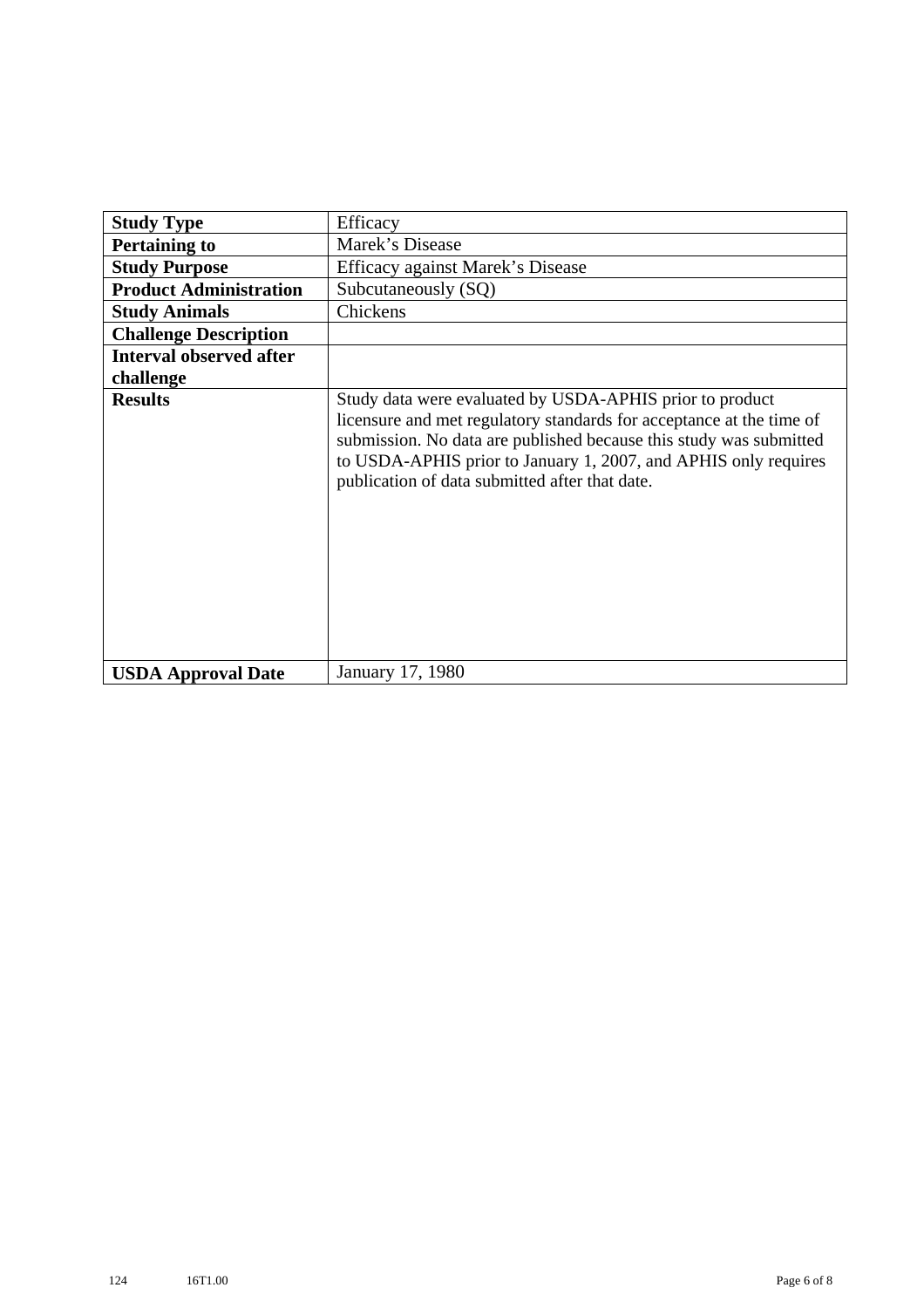| <b>Study Type</b>              | Efficacy                                                                                                                                                                                                                                                                                                                    |
|--------------------------------|-----------------------------------------------------------------------------------------------------------------------------------------------------------------------------------------------------------------------------------------------------------------------------------------------------------------------------|
| <b>Pertaining to</b>           | Tenosynovitis                                                                                                                                                                                                                                                                                                               |
| <b>Study Purpose</b>           | Demonstrate efficacy against tenosynovitis caused by Reovirus                                                                                                                                                                                                                                                               |
| <b>Product Administration</b>  | Subcutaneously (SQ)                                                                                                                                                                                                                                                                                                         |
| <b>Study Animals</b>           | Chickens                                                                                                                                                                                                                                                                                                                    |
| <b>Challenge Description</b>   |                                                                                                                                                                                                                                                                                                                             |
| <b>Interval observed after</b> |                                                                                                                                                                                                                                                                                                                             |
| challenge                      |                                                                                                                                                                                                                                                                                                                             |
| <b>Results</b>                 | Study data were evaluated by USDA-APHIS prior to product<br>licensure and met regulatory standards for acceptance at the time of<br>submission. No data are published because this study was submitted<br>to USDA-APHIS prior to January 1, 2007, and APHIS only requires<br>publication of data submitted after that date. |
| <b>USDA Approval Date</b>      | November 7, 1985                                                                                                                                                                                                                                                                                                            |